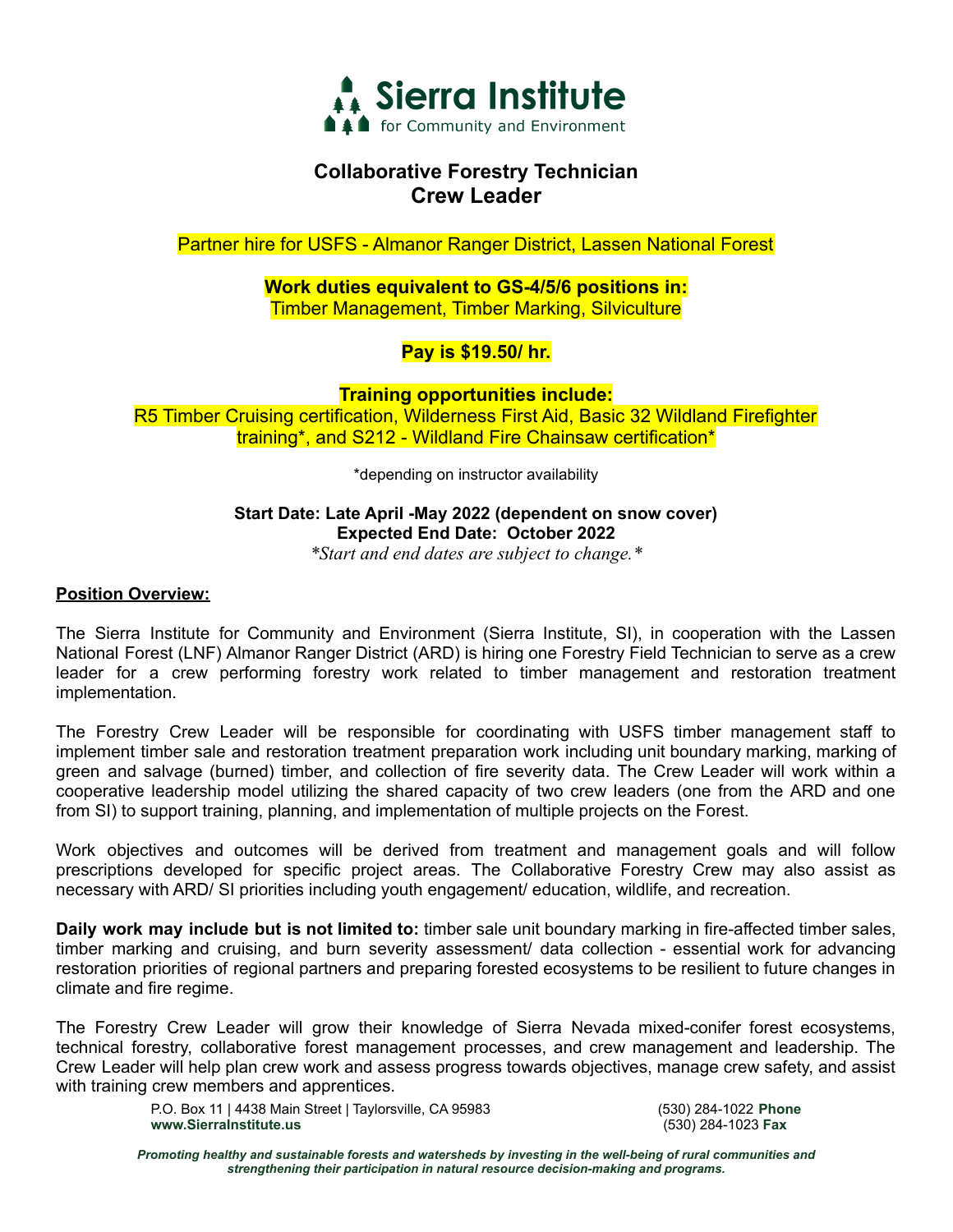

Crew Leaders and Crew Members will receive project-specific training on tree-species identification, marking methodology, standard cruising methods, and forest pathology/ demography. Depending on the availability of LNF staff, the crew may have the opportunity to test for the USFS Region 5 timber cruising certification.

The majority of project work will occur within the boundary of the recent Dixie Fire (2021) and Crew objectives will support several projects in various stages of implementation. The Dixie Fire burned with mixed severity across much of the Almanor Ranger District and the Crew will experience a diverse and beautiful fire affected landscape while working in the field.

The Crew Leader must be organized, open to learning, possess the ability to motivate and supervise a crew, and be willing to work hard in a physically demanding role. This position requires hiking while carrying a heavy pack and paint and mitigating known and unforeseen hazards that may include smoke, heat, and strong wind. This crew will utilize a 4-10 work schedule consisting of four 10-hour days followed by three days off.

# **Qualifications**

## **Required**

- Experience with crew leadership,oversight/ safety management, and data collection methods.
- Experience working with or for the USFS and/or working with or for non-profit/ community based organizations.
- Experience with standard forestry field techniques, timber marking/ cruising, and ecology and natural systems of the Sierra Nevada.
- Familiarity with mixed conifer forests and the ability to identify common tree species in the northern Sierra Nevada and southern Cascades.
- Ability to use compasses, topographic maps, and handheld GPS units or tablets equipped with Avenza software to navigate and collect data in the field.
- Good physical conditioning to work and walk in the forest all day carrying day-packs with equipment during all types of weather.
- Adaptability and improvisation, critical thinking skills, and creativity.
- Punctuality, diligence, and thoroughness.
- Possess a valid, clean, state-issued driver's license, with an ability to safely operate a 4WD vehicle
- Full COVID-19 vaccination status (vaccine and booster)

#### **Preferred**

- Bachelor's degree, Associates degree, or professional certificate in Forestry, Natural Resource Management, Ecological Restoration or related field(s).
- Current wilderness medical training certification (e.g., WFA, WFR, WEMT)

*We invite all interested parties to apply including those belonging to Tribal communities, women, POC, and LGBTQ+ persons.*

#### *Skills or experiences that can fill in for qualifications will be considered.*

#### **Compensation**

*Compensation is \$19.50 per hour.* Health benefits through Sierra Institute are not available for this position but may be obtained through Covered California (http://www.coveredca.com/). Field staff will be provided monthly sick time, paid holidays, and a set number of paid wildfire mitigation leave. Paid wildfire mitigation leave is

> P.O. Box 11 | 4438 Main Street | Taylorsville, CA 95983 (530) 284-1022 **Phone www.SierraInstitute.us** (530) 284-1023 **Fax**

*Promoting healthy and sustainable forests and watersheds by investing in the well-being of rural communities and strengthening their participation in natural resource decision-making and programs.*